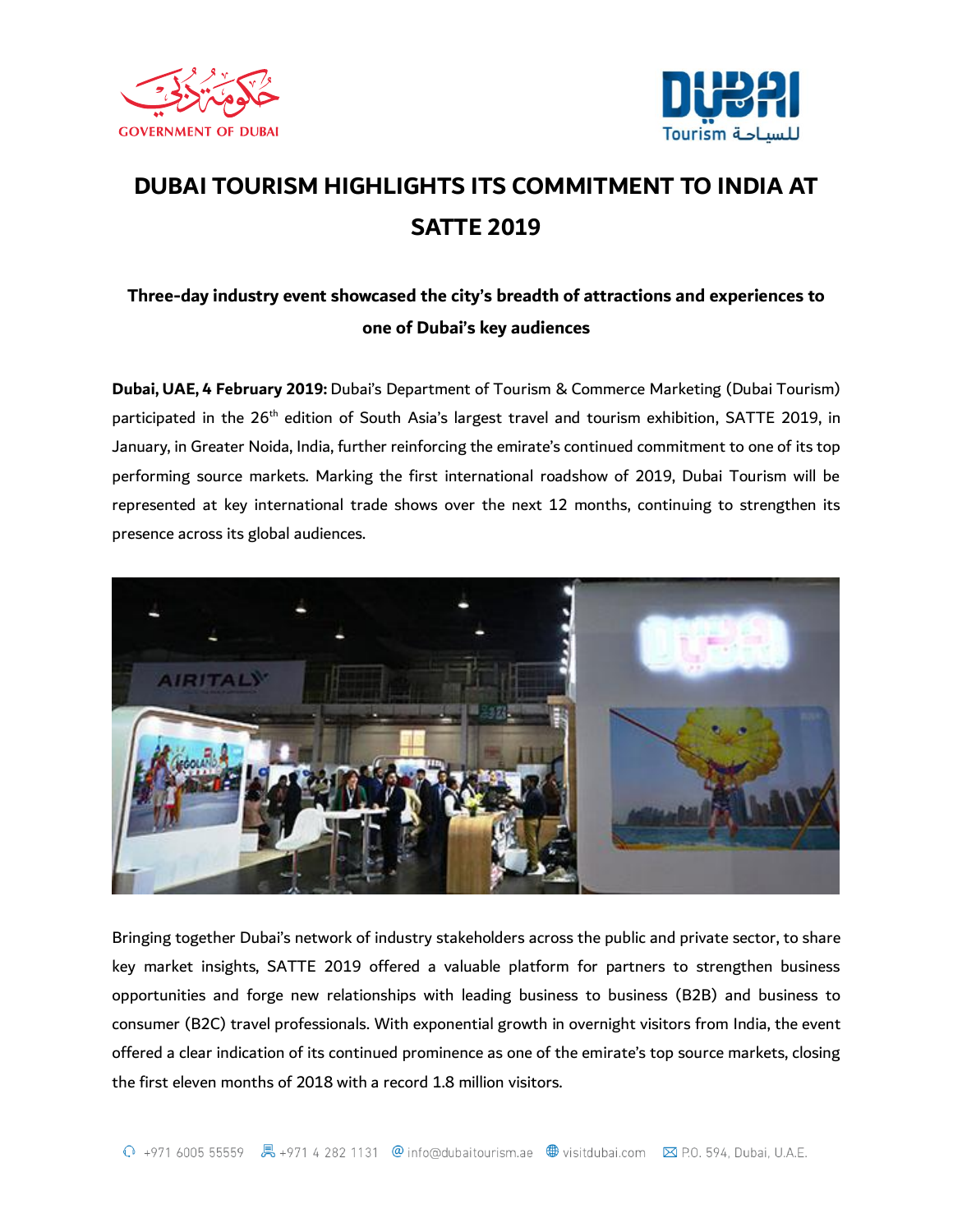



Dubai Tourism was supported by partners including Emaar Hospitality Group; La Perle; Atlantis, The Palm; Dubai Parks and Resorts; Jumeirah Group; The Ritz Carlton Dubai International Financial Centre, and Burj Khalifa amoungst others, to highlight the destination's ever-growing portfolio of bespoke experiences. This included new attractions, cruising itineraries, cultural offerings and the city's popular festivals calendar, anchored by flagship events such as Dubai Shopping Festival, Dubai Food Festival and Dubai Summer Surprises. The strategic platform enabled all parties to explore various networking and business opportunities with leading tour agents and local partners, with a focus on driving repeat visitation and further enhancing the visitor experience of Indian tourists during their stay in the emirate.

**Issam Kazim, CEO, Dubai Corporation for Tourism and Commerce Marketing (DCTCM),** said: "Dubai Tourism's ongoing initiatives across India are testament to our commitment to one of our key source markets, guiding our efforts to continue developing agile strategic programmes that prioritise in-depth analysis of our audience's travel preferences. We are constantly striving to improve our capabilities to further deliver memorable visitor experiences across our core strategic propositions. Our goal in a highperforming market like India is to further build advocacy in both smaller and larger cities, communicating the evolution of the emirate's product offering in line with the growing appetite for immersive travel experiences."

The ongoing relationship between India and Dubai is underpinned by the department's always-on campaigns, with destination messaging reinforced through multiple touch points and platforms across the entire travel ecosystem. This includes the award-winning #BeMyGuest campaign, celebrating the cultural links between Dubai and the subcontinent by bringing celebrated Bollywood superstar Shah Rukh Khan to explore the city and highlight the diversity of its iconic tourist offerings. Employing similarly inspired Bollywood content primarily through video channels, Dubai Tourism also hosted several seasonal activations, encouraging Indian families to visit the city during the summer and Monsoon months - such holistic marketing initiatives are key to lifting Dubai above its peers in a competitive landscape and will remain agile to adapt to industry trends.

Record visitation growth by Indian travellers is supported by a three percent increase in non-stop air capacity in the past year, with seven airlines currently providing more than 550 flights per week to cities across India.